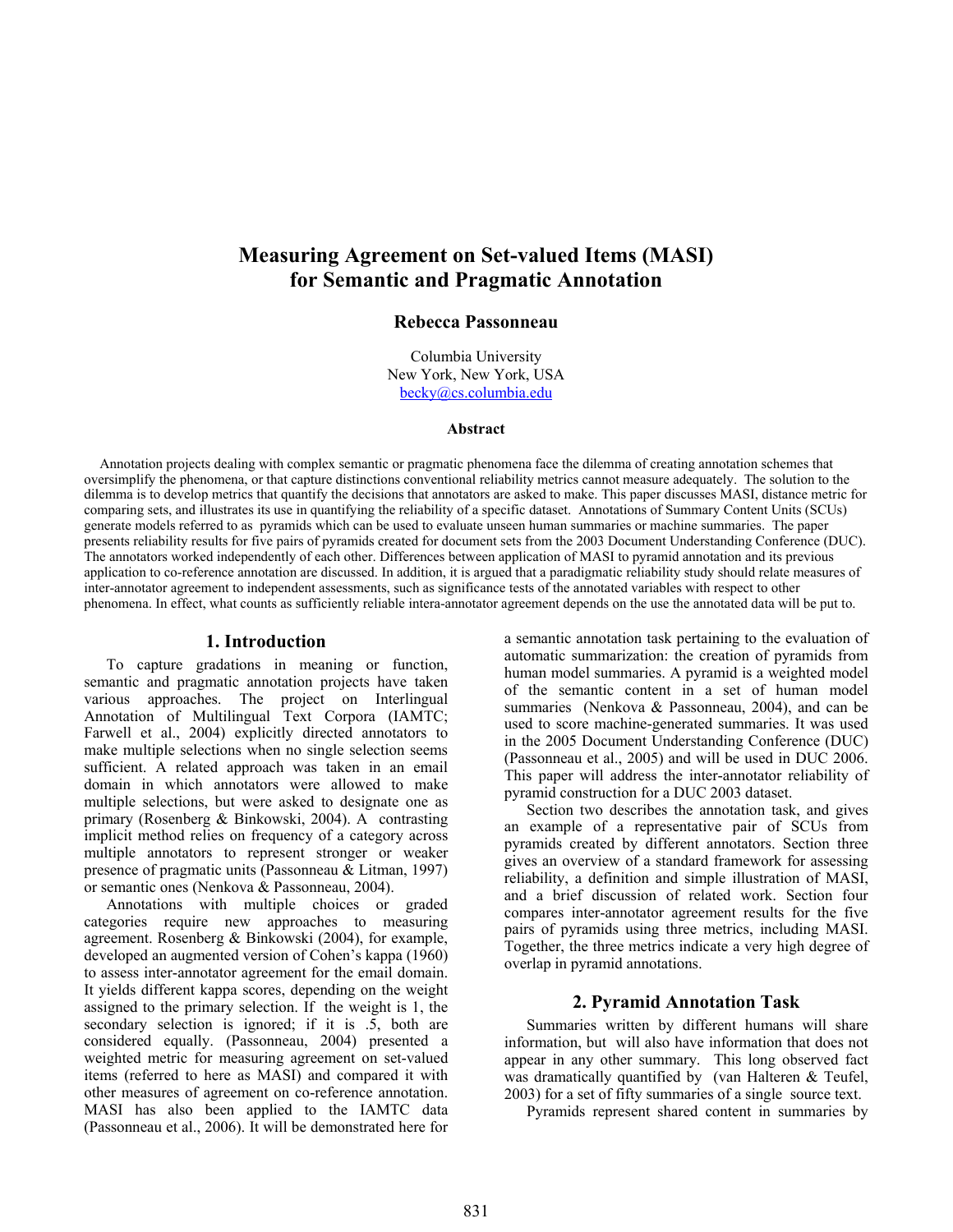having annotators select spans of words, or *contributors*,<sup>[1](#page-1-1)</sup> from different summaries such that each expresses more or less the same information. We refer to a set of contributors as a Summary Content Unit (SCU). An SCU will have at most the same number of contributors as there are model summaries. The cardinality of an SCU, its *weight*, indicates how many of the model summaries expresses the given content. The set of all SCUs found in the models constitutes a pyramid. Annotators assign a label that serves as a mnemonic for the meaning.

#### **A1's SCU: Weight=4**

| [Label: Americans asked Saudi officials for help]                    |                                                                  |  |  |
|----------------------------------------------------------------------|------------------------------------------------------------------|--|--|
| <saudi american<br="" arabian="" officials,="" under="">Sum1</saudi> |                                                                  |  |  |
|                                                                      | pressure>1                                                       |  |  |
| Sum2                                                                 | <sought from="" help="" officials="" saudi="">2</sought>         |  |  |
| Sum3                                                                 | <through saudis,="" states<="" td="" the="" united=""></through> |  |  |
|                                                                      | asked $\geq$ 3                                                   |  |  |
|                                                                      | Sum4 <a> </a> Sand Saudi Arabian requests>4                      |  |  |

#### **A2's SCU: Weight=5**

**[Label:** *Through the Saudis, the U.S. tried to get cooperation from the Taliban***]** 

| Sum1 | <saudi american<="" arabian="" officials,="" th="" under=""></saudi> |
|------|----------------------------------------------------------------------|
|      | pressure, > 1 < asked Afghan leaders > 5                             |
| Sum2 | <u.s. and="" attempted="" officials="" saudi="" then="">6</u.s.>     |
| Sum3 | <sought from="" help="" officials="" saudi="">2,</sought>            |
|      | <who convince="" leaders="" taliban="" to="" tried="">7</who>        |
| Sum4 | <b>Through the Saudis, the United States</b>                         |
|      | asked>3                                                              |
| Sum5 | <u.s. and="" arabian="" requests="" saudi="">4</u.s.>                |

**Equivalence classes: A1 { 1, 2, 3, 4 } {5, 7} {6} A2 { 1, 2, 3, 4, 5, 6, 7}** 

 $\overline{a}$ 

# <span id="page-1-0"></span>**Figure 1**. **Semantically similar SCUs from two annotators, A1 and A2.**

In the original annotation method (Passonneau & Nenkova, 2003), the contributors constituted equivalence classes over the words in the model summaries, and SCUs were equivalence classes over the contributors. This is the annotation style whose results are reported on here. For the annotations in DUC 2005 (Passonneau et al., 2005), the annotation constraints were relaxed to allow a word or phrase to be part of multiple contributors, and a contributor could be part of multiple SCUs.

For the 2003 Document Understanding Conference, NIST assembled thirty clusters of documents to use in the evaluation of automatic summarizers. In addition, four 100-word human summaries per document cluster (Docset) were collected. We recruited journalism majors, English majors and others in the Columbia University community who demonstrated high verbal skills (such as high verbal GREs scores) to write additional summaries.

For five of the document clusters from DUC 2003, we had two annotators work independently to create pyramids, each using seven model summaries per Docset.

[Figure 1](#page-1-0) shows a pair of SCUs from the two independently annotated pyramids for one of the five Docsets (31038). It is typical of what we see from different annotators across the five pairs of pyramids investigated here. The two SCUs are very similar, but not identical. They differ in the weight (four versus five), and in the constituency of the contributors. By giving each span of words a unique identifier, we can see that there are two contributors that are the same for both annotators (spans 3 and 4), two that partly overlap (spans 1 and 2 for A1, versus A2's combination of spans 1 with 5, and of spans 2 with 7), and one that is unique to annotator A2 (span 6). Annotator A1 placed spans 5 and 7 in a distinct SCU, and span 6 was a singleton SCU.

The two annotators' equivalence classes (of spans rather than words) are shown at the bottom of Figure 1.

# **3. Inter-annotator Agreement**

### **3.1. Standard Approach**

Different types of tables have been used as a basis for computing inter-annotator agreement, including contingency tables, and simple agreement tables having rows for each unit and columns for each category and where cells record how often each unit was assigned each category. For two coders, Di Eugenio & Glass (2004) prefer contingency tables. They note that in comparison to contingency tables, simple agreement tables lose information about what choices individual coders make.

Contingency tables also lose information: they don't represent the coding units, and are inconvenient for more than two coders. An agreement matrix in Krippendorff's (1986) canonical form has one row per coder, and one column per coding unit. Cell values indicate the category **k** assigned by the *i***th** coder to the *j***th** unit. Such matrices lose no information, and can be used to tabulate counts of the number of coders who assigned the *k***th** category to the *j***th** unit, the number of categories assigned by the *it***h** coder to the *j***th** unit, and so on.

Apart from the assumptions used for computing the probability of the *k***th**, most reliability metrics use the same or equivalent general formula to factor out chance agreement (Passonneau, 1997) (Arstein & Poesio, 2005). Where  $p(A_0)$  and  $p(A_E)$  are the probabilities of observed and expected agreement, the general formula is:

$$
\frac{p(A_o) - p(A_E)}{1 - p(A_E)}
$$

The metrics all have the same range: one for perfect agreement, to zero for no difference from chance, to values that approach minus one for ever greater than chance disagreement. The devil is in the details, namely how to estimate  $p(A<sub>E</sub>)$ .

The family of metrics including Scott's pi (1955) and Siegel & Castellan's K (1988) use a single probability distribution for all coders, based on the observed rate of each category **k** across all coders. Cohen's kappa (1960) uses a distinct probability distribution for each coder

<span id="page-1-1"></span> $<sup>1</sup>$  A contributor can have discontinuities in the word string, e.g.,</sup> for discontinuous constituents.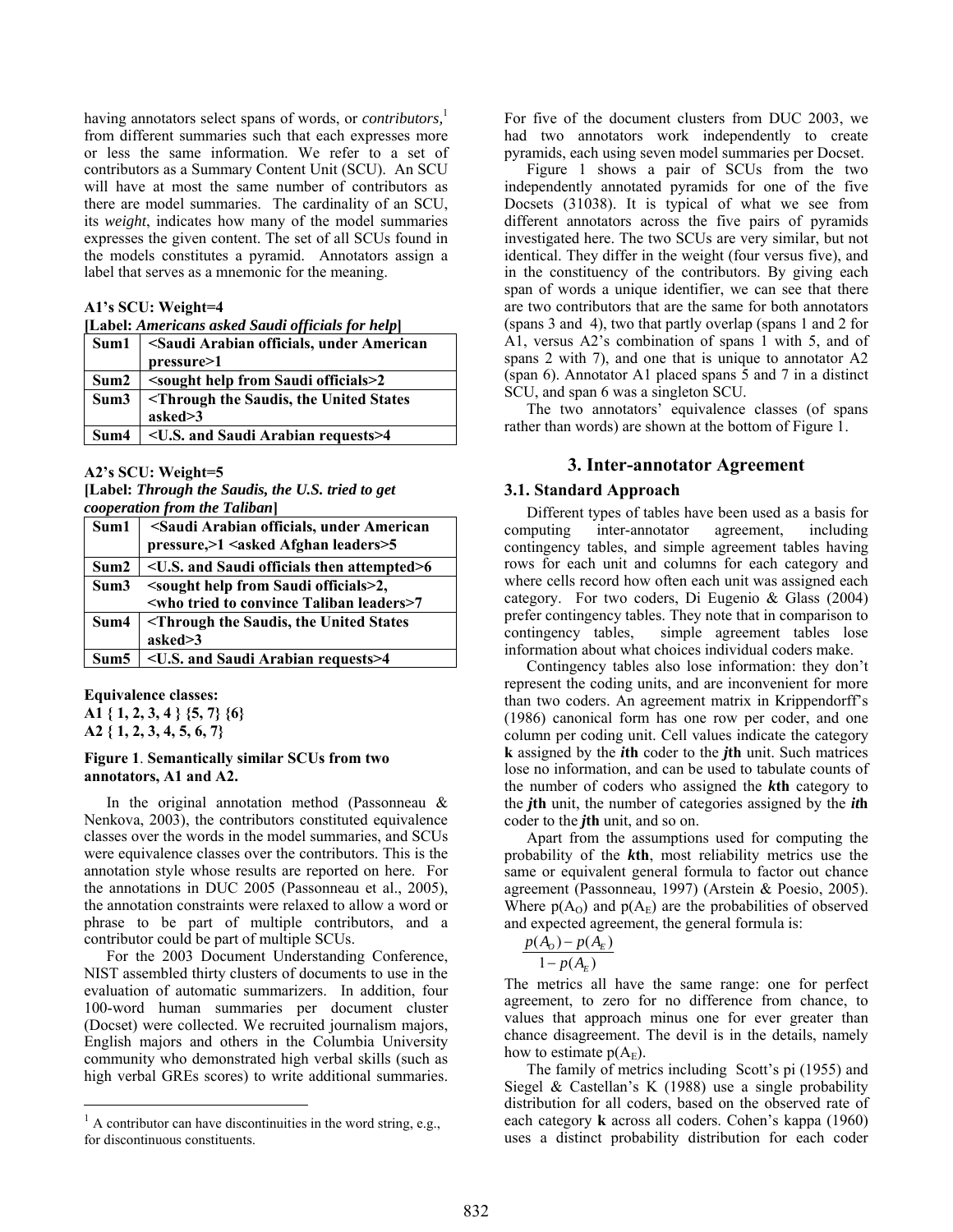based on the rate at which the *k***th** category appears in the *ith* coder's annotation. Cohen's (1960) kappa makes fewer assumptions, so in principle it provides stronger support for inferences about reliability. In practice, kappa may not always be the best choice.

Di Eugenio & Glass (2004) argue that kappa suffers from coder bias. The size of kappa will be relatively higher than Siegel & Castellan's K if two coders assign the categories **k** at different rates. Whether one views bias as an obstacle depends on one's goals. If the probability distributions over the values **k** are very different for two coders, then the probability that they will agree will necessarily be lower, and kappa accounts for this. Whether the difference in distribution arises from the inherent subjectivity of the task, insufficient specification in the annotation guidelines of when to use each category, or differences in the skill and attention of the annotators, cannot be answered by one metric in one comparison.

 Artstein and Poesio (2005) review several families of reliability metrics, the associated assumptions, and differences in the resulting values that arise given the same data. The quantitative differences tend to be small. In order to illustrate the impact of different distance metrics, results are reported here using a single method of computing  $p(A<sub>E</sub>)$ , Krippendorff's Alpha (1980).

The formula for Alpha, given m coders and r units, is:

$$
\alpha = 1 - \frac{rm - 1}{m} \frac{\sum_i \sum_b \sum_{c>b} n_{b} n_{c} \delta_{bc}}{\sum_b \sum_c n_{b} n_{c} \delta_{bc}}
$$

The numerator is a summation over the product of counts of all pairs of values b and c, times the distance metric δ, across rows. The denominator is a summation of agreements and disagreements within columns. For categorical scales, because Alpha measures disagreements,  $\delta$  is 0 when b=c, and 1 when b  $\neq$  c. For very large samples, Alpha is equivalent to Scott's (1955) pi; it corrects for small sample sizes, applies to multiple coders, and generalizes to many scales of annotation data.

Interpreting inter-annotator reliability raises two questions: what value of reliability is good enough, and how does one decide. Krippendorff (1980) is often cited as recommending a threshold of 0.67 to support cautious conclusions. The comment he made that introduced his discussion should be quoted more often. For the question of how reliable is reliable enough, he said: "there is no set answer" (p. 146). He offered the 0.67 threshold in the context of reliability studies in which the same variables also played a role in independent significance tests. In his data, variables below the 0.67 threshold happened never to be significant. He noted that in contrast, "some content analyses are very robust in the sense that unreliabilities become hardly noticeable in the result" (p. 147).

I will refer to the simultaneous investigation of reliability values of annotated data, and significance tests of the annotated variables with respect to independent measures, as a paradigmatic reliability study. (Passonneau et al., 2005) includes an analysis of the reliability of peer annotations for pyramid evaluation, and of the significance of correlations of pyramid scores using peer annotations from different annotators. It is a

paradigmatic reliability study of *peer* annotation. The average Kappa across six document sets was .57, the average Alpha with Dice (1945) as a distance metric was 0.62, and Pearson's correlations were highly significant. A distance metric was used to count partial agreement for annotators who agreed that a given SCU occurred in a peer summary, but disagreed as to how often. MASI was not relevant here, because the counts of SCUs per summary did not constitute a unit of representation.

In concurrent work (Passonneau, 2005), we present results of a study in which the five pyramids discussed here were used to score summaries. Thus the present paper in combination with (Passonneau, 2005) constitutes a paradigmatic reliability study of *pyramid* annotation.

# **3.3. MASI**

MASI is a distance metric for comparing two sets, much like an association measure such as Jaccard (1908) or Dice (1945). In fact, it incorporates Jaccard, as explained below. When used to weight the computation of inter-annotator agreement, it is independent of the method in which probability is computed, thus of the expected agreement. It can be used in any weighted agreement metric, such as Krippendorff's Alpha (Passonneau, 2004) or Artstein & Poesio's  $(2005)$  Beta<sup>3</sup>.

In (Passonneau, 2004), MASI was used for measuring agreement on co-reference annotations. Earlier work on assessing co-reference annotations did not use reliability measures of canonical agreement matrices, in part because of the data representation problem of determining what the coding values should be. The annotation task in co-reference does not involve selecting categories from a predefined set, but instead requires annotators to group expressions together into sets of those that co-refer.

(Passonneau, 2004) proposed a means for casting coreference annotation into a conventional agreement matrix by treating the equivalence classes that annotators grouped NPs into as the coding values. Application of MASI for comparing the equivalence classes that annotators assign an NP to made it possible to quantify the degree of similarity across annotations. Since it is typically the case that annotators assign the same NP to very similar, but rarely identical, equivalence classes, applying an unweighted metric to the agreement matrices yields misleadingly low values.

The annotation task in creating pyramids has similar properties to the NP co-coreference annotation task. Neither the number of distinct referents, nor the number of distinct SCUs, is given in advance: both are the outcome of the annotation. The annotations both yield equivalence classes in which every NP token, or every word token, belongs to exactly one class (corresponding to a referent, or an SCU). NPs that are not grouped with other NPs (e.g., NPs annotated as non-referential), and words that are not grouped with other words (e.g., closedclass lexical items like "and" that contribute little or nothing to the semantics of an SCU, form singleton sets.

[Figure 2](#page-3-0) and [Figure 3](#page-3-1) schematically represent agreement matrices using set-based annotations. A3 and A4 stand for two annotators; **x**, **y** and **z** are the units from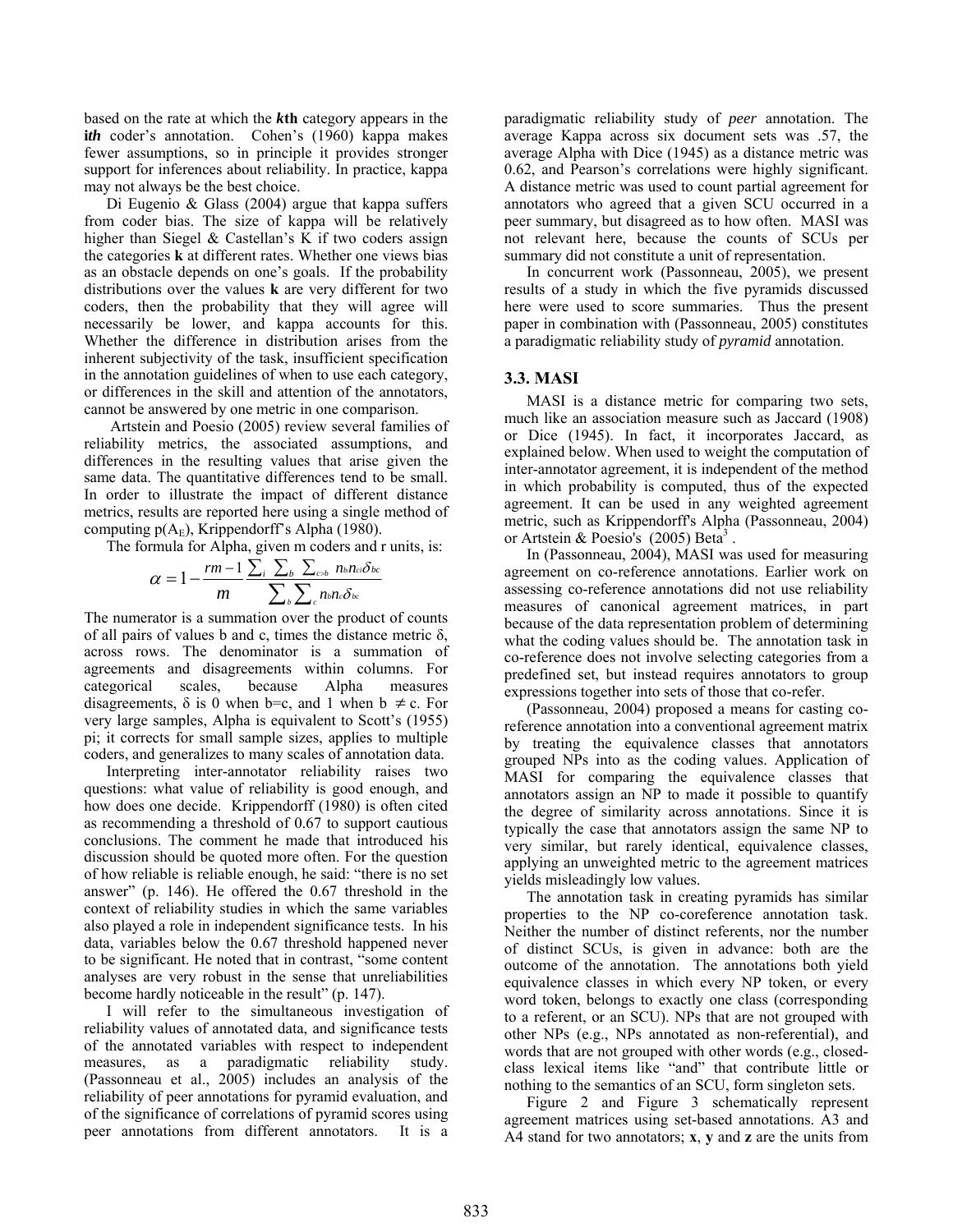which to create sets, and the coding values are the sets shown in the cells of the matrices.

| <b>Units</b> |            |            |             |  |
|--------------|------------|------------|-------------|--|
| Annotator    |            |            | z           |  |
| A3           | л.         |            |             |  |
| A4           | V, Z<br>л, | v, z<br>х, | V, Z<br>'X, |  |

<span id="page-3-0"></span>**Figure 2. Annotation with set subsumption.** 

| Units     |                   |              |                          |  |
|-----------|-------------------|--------------|--------------------------|--|
| Annotator |                   |              | Z                        |  |
| AЭ        | x.                |              | $\overline{\phantom{a}}$ |  |
| Α4        | $\mathbf{v}$<br>A | $\mathbf{z}$ | $\overline{ }$           |  |

#### <span id="page-3-1"></span>**Figure 3. Annotation with symmetric difference in column "y".**

[Figure 2](#page-3-0) is like the SCU example in [Figure 1](#page-1-0) in that there is a monotonic relationship among all the sets in the matrix. Within columns, A3's sets always share properties with A4's sets, and there are no conflicting properties. This is not the case in Figure 3, where A3 has a set **{x,y}**, and A4 has a set **{y,z}.** The two sets have a non-null intersection (**{y}**), and non-null set-differences (**{x},{z}**). [Figure 3](#page-3-1) represents a case where A3 thinks **x** and **y** have the same set of properties, not shared by **z**; A3 thinks **y** and **z** have the same set of properties, not shared by **x**, thus the semantic or pragmatic elements being represented are in conflict.

MASI ranges from 1, when two sets are identical, to 0, when they are disjoint. It has two terms which weight different aspects of set comparison:  $MASI = J*M$ . The Jaccard (1908) metric (the J term) is used to weight the differences in size of two sets, independent of whether sets are monotonic. The M term is for monotonicity, and penalizes a case like [Figure 3](#page-3-1) more heavily than [Figure 2.](#page-3-0) Their role in computing MASI will now be illustrated.

| <b>Spans</b> |                  | A <sub>2</sub>            |
|--------------|------------------|---------------------------|
|              | $\{1, 2, 3, 4\}$ | $\{1, 2, 3, 4, 5, 6, 7\}$ |
| 2            | ${1, 2, 3, 4}$   | $\{1, 2, 3, 4, 5, 6, 7\}$ |
| 3            | $\{1, 2, 3, 4\}$ | $\{1, 2, 3, 4, 5, 6, 7\}$ |
|              | ${1, 2, 3, 4}$   | $\{1, 2, 3, 4, 5, 6, 7\}$ |
| 5            | ${5, 7}$         | $\{1, 2, 3, 4, 5, 6, 7\}$ |
|              |                  | $\{1, 2, 3, 4, 5, 6, 7\}$ |
|              | ${5, 7}$         | $\{1, 2, 3, 4, 5, 6, 7\}$ |

### <span id="page-3-2"></span>**Figure 4. Agreement matrix for [Figure 1,](#page-1-0) using spans (instead of words) as the coding units.**

 Taking the two MASI terms in turn, J is the ratio of the cardinality of the intersection to the cardinality of the union of the two sets. For two sets P and Q, it is one if P=Q, and grows closer to one the more members P and Q have in common. J is zero if P and Q are disjoint, and is closer to zero the larger P and Q are, and the fewer members they have in common.

The value of Jaccard is 2/3 for the **x** and **y** columns of [Figure 2,](#page-3-0) and 1/3 for the **z** column. Similarly, it is 2/3 for the **y** column of [Figure 3,](#page-3-1) and 1/3 for the **x** and **z** columns. The mean Jaccard for Figure 2 is 5/9, and for [Figure 3](#page-3-1) it is 4/9. Thus Figure 2 is appropriately closer to one than [Figure 3,](#page-3-1) but the quantitative difference is small.

The second term of MASI (M, for monotonicity) penalizes the case in Figure 3 more heavily than that in [Figure 2.](#page-3-0) If two sets Q and P are identical, M is 1. If one set is a subset of the other, M is 2/3. If the intersection and the two set differences are all non-null, then M is 1/3. If the sets are disjoint, M is 0.

Before comparing the sets assigned by A3 and A4 to a coding unit **y**, the coding unit itself must be removed. Otherwise, the coding values will necessarily intersect. For column y in Figure 2,  $\{x\}$  would be compared with {**x, z**}. For column **y** in Figure 3, {**x**} would be compared with  $\{z\}$ . The mean MASI for [Figure 2](#page-3-0) is  $10/27$  (.37) and for Figure 3 it is 6/27 (.22).

**A1's SCU-101: Weight=2** 

| Sum1 $\mid$ <61% voted yes>1                             |
|----------------------------------------------------------|
| Sum2 <a> &lt;</a> < < sagreed to some employee cuts with |
| separation benefits>2                                    |

#### **A1's SCU-102: Weight=1**

**[Label:** *Ground crew accepts 2 weeks after initial rejection***]** 

| Sum3 <which accepted="" it="" later="" two="" weeks="">3</which> |
|------------------------------------------------------------------|
|                                                                  |

#### **A2's SCU-201: Weight=2**

| [Label: The settlement was finally accepted] |  |  |
|----------------------------------------------|--|--|
|----------------------------------------------|--|--|

| Sum1 $\mid$ <61% voted yes>1                                 |
|--------------------------------------------------------------|
| $\mathbf{Sum2}$ $\sim$ which it accepted two weeks later > 3 |

### **A2's SCU-202: Weight=1**

|  |  | [Label: Unions agree to some employee cuts] |  |
|--|--|---------------------------------------------|--|
|  |  |                                             |  |

| Sum $3$   < Unions agreed to some employee cuts with |
|------------------------------------------------------|
| separation benefits $>2$                             |

### <span id="page-3-3"></span>**Figure 5. Pairs of SCUs from two annotators illustrating non-monotonicity.**

[Figure 4](#page-3-2) shows a canonical agreement matrix for the example from Figure 1; to save space it is presented with the coding units in rows instead of columns. For the sake of illustration, the coding units are spans instead of words. The set of coding categories consists of the equivalence classes from both annotations. Annotator A2 placed all the spans shown in a single SCU labeled *[Through the Saudis, the U.S. tried to get cooperation from the Taliban*]. Annotator A1 created a similar SCU labeled, [*Americans asked Saudi officials for help***],** but did not include spans 5 ("*asked Afghan leaders")* and 7 ("who tried to convince Taliban leaders"). A1 placed 5 and 7 in a distinct SCU (with other contributing spans, omitted from discussion), labeled **[Saudi officials asked Afghan leaders to release Bin Laden]**.

The labels assigned by A1 and A2 in [Figure 1](#page-1-0) reflect the difference in content. A2 chose a more comprehensive label expressing a 3-way relation in which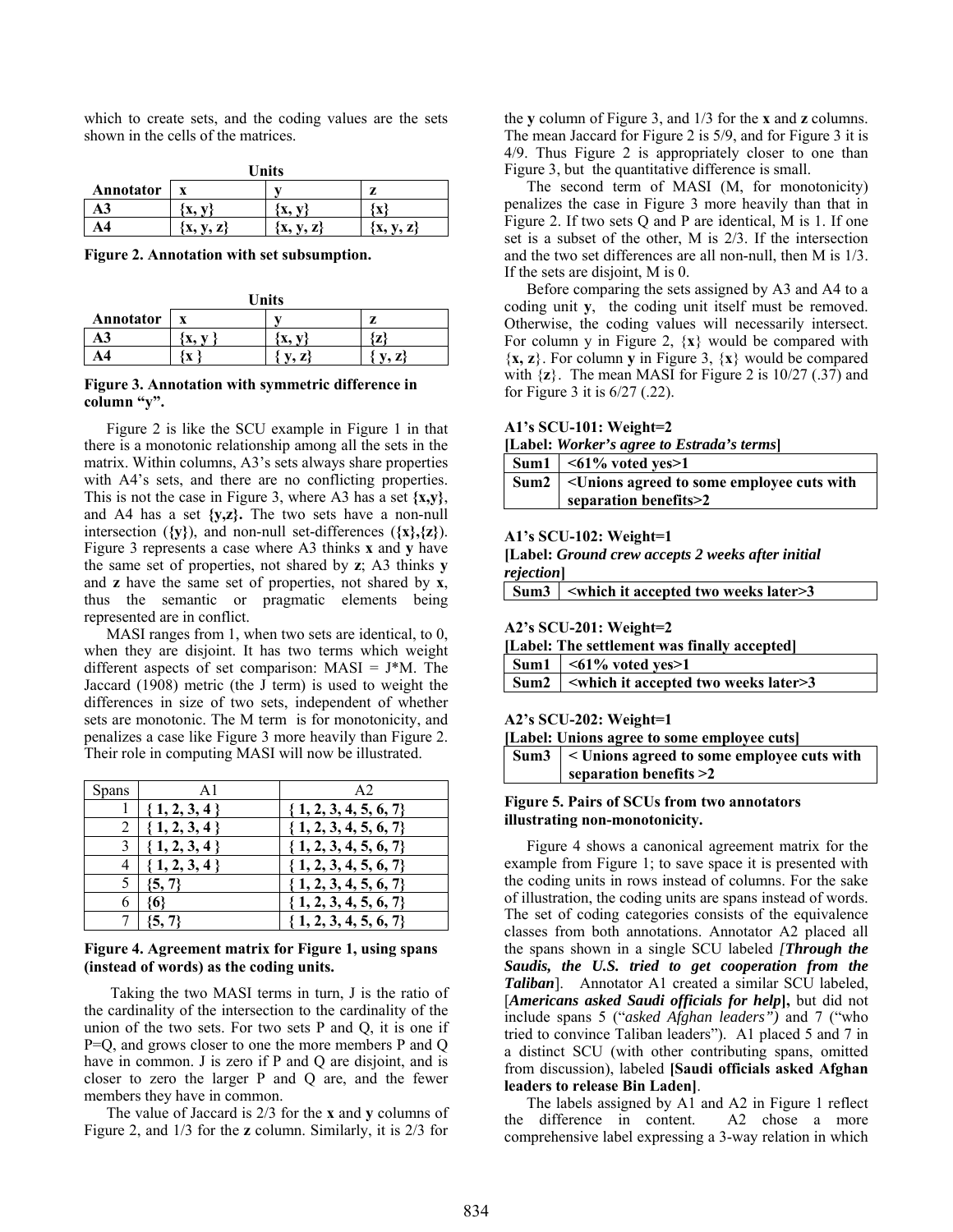the Saudis would mediate between the U.S. and the Taliban. In comparison, A1's labels describe two binary relations, one relating the U.S. and the Saudis, and one relating the Saudis and the Taliban. The labels would suggest that A2's annotation subsumes A1's, and the SCU representation confirms this.

In contrast to the SCU example illustrated in [Figure 1,](#page-1-0) we occasionally find groups of SCUs across annotators that are semantically more distinct, corresponding to cases like [Figure 3.](#page-3-1) [Figure 5](#page-3-3) gives an example from a pyramid whose reliability was reported on in (Nenkova & Passonneau, 2004).<sup>2</sup>

[Table 1](#page-4-0) shows the reliability values for the data from [Figure 1](#page-1-0) using Krippendorff's Alpha with three different distance metrics. Because Krippendorff's Alpha measures disagreements, one minus Jaccard, and one minus MASI, are used in computing Alpha. The "Nominal" column shows the results treating all non-identical sets as categorically distinct (see section 3.1). For illustrative purposes, the top portion of the table uses spans as the coding units, i.e., computing Alpha from the agreement matrix given in [Figure 4.](#page-3-2) Since spans were not given in advance, but were decided on by coders, this underestimates the number of decisions that annotators were required to make. The very low value in the Jaccard column is due to the disparity in size between the two annotations for rows five through seven of [Figure 4.](#page-3-2)

The lower portion of [Table 1](#page-4-0) shows the results using words as the coding units. The values across the three columns are similar to those for the full dataset as we will see in the discussion of [Table 2.](#page-4-1)

|              | Alpha   |         |      |  |
|--------------|---------|---------|------|--|
| Coding units | Nominal | Jaccard | MASI |  |
| spans        |         | .44     |      |  |
| words        |         |         | . 0  |  |

<span id="page-4-0"></span>**Table 1. Reliability values for data from [Figure 1,](#page-1-0) using spans versus words as coding units.** 

### **3.4. Related Work**

 $\overline{a}$ 

As noted above, Teufel and van Halteren (2004) perform an annotation addressing a goal similar to the pyramid method. They create lists of factoids, atomic units of information. To compare sets of factoids that were independently created by two annotators, they first create a list of subsumption relations between factoids across annotations. Then they construct a table that lists all (subsumption-relation, summary) pairs, with counts of how often each subsumption relation occurs in each summary. [Figure 6](#page-4-2) reproduces their Figure 2. Every factoid is given an index, and in [Figure 6,](#page-4-2) P30 represents a factoid created by one annotator that subsumes two created by the other annotator. Symbols **a** through **e** represent five summaries. They compute kappa from this type of agreement table.

|                            | A1 | A <sub>2</sub> |                            | $\mathsf{A}1$ | A2       |
|----------------------------|----|----------------|----------------------------|---------------|----------|
| $P30 \leftarrow F9.21$ -a  |    |                | $P30 \leftarrow F9.22$ -a  |               | 0        |
| $P30 \leftarrow F9.21 - b$ |    | 0              | $P30 \leftarrow F9.22 - h$ |               | 0        |
| $P30 \leftarrow F9.21 - c$ |    | $\Omega$       | $P30 \leftarrow F9.22 -c$  |               |          |
| $P30 \leftarrow F9.21 - d$ |    | $\Omega$       | $P30 \leftarrow F9.22$ -d  |               | $\Omega$ |
| $P30 \leftarrow F9.21 - e$ |    | $\Omega$       | $P30 \leftarrow F9.22 - e$ |               |          |

## <span id="page-4-2"></span>**Figure 6. Agreement table representation used in Teufel and van Halteren (2004).**

While this representation does not suffer from the loss of information De Eugenio & Glass (2004) fault Siegel & Castellan (1988) for, note that it differs from an agreement matrix or a contingency table in that it is not the case that each count represents an individual decision made by an annotator. We can see from the table that A1 is the annotator who created P30 and A2 is the one who created F9.21 and F9.22. Although there are two cells in A1's column for the two subsumption relations P30  $\leftarrow$ F9.21 and P30←F9.22, it is unlikely that A1's original annotation involved decisions about F9.21 and F9.22. If the number of decisions is overestimated,  $p(A<sub>E</sub>)$  will be underestimated, leading to higher kappa values.

Another issue in using such an agreement table from two independently created factoid lists is that it requires the creation of a new level of representation that would itself be subject to reliability issues.

## **4. Results and Discussion**

Canonical greement matrices of the form shown in [Figure 4,](#page-3-2) but with words as the coding units, were computed for the five pairs of independently created pyramids for the Docsets listed in [Table 2.](#page-4-1) The mean number of words per pyramid was 725; the mean number of distinct SCUs was 92. Results are shown for Alpha with the same three distance metrics used in [Table 1.](#page-4-0)

| Alpha  |         |         |             |  |  |  |
|--------|---------|---------|-------------|--|--|--|
| Docset | Nominal | Jaccard | <b>MASI</b> |  |  |  |
| 30016  | .19     | .55     | 0.79        |  |  |  |
| 30040  | 24      | .58     | 0.80        |  |  |  |
| 31001  | .01     | .40     | 0.68        |  |  |  |
| 31010  | .03     | .39     | 0.69        |  |  |  |
| 31038  | -09     | .40     | 0.71        |  |  |  |

# <span id="page-4-1"></span>**Table 2. Inter-annotator agreement on 5 pyramids using unweighted Krippendorff's Alpha (nominal), and Alpha with Jaccard and MASI as δ.**

The low values for the nominal distance metric are expected, given that there are few cases of word-for-word identity of SCUs across annotations. With Jaccard as the distance metric, the values increase manyfold, indicating that over all the comparisons of pairs of SCUs across annotators for a given pyramid, the size of the set intersection is closer to the size of the set union than not.

<span id="page-4-3"></span> $2^2$  SCU-201 has been simplified for illustrative purposes; in the actual data, it had a third contributor.